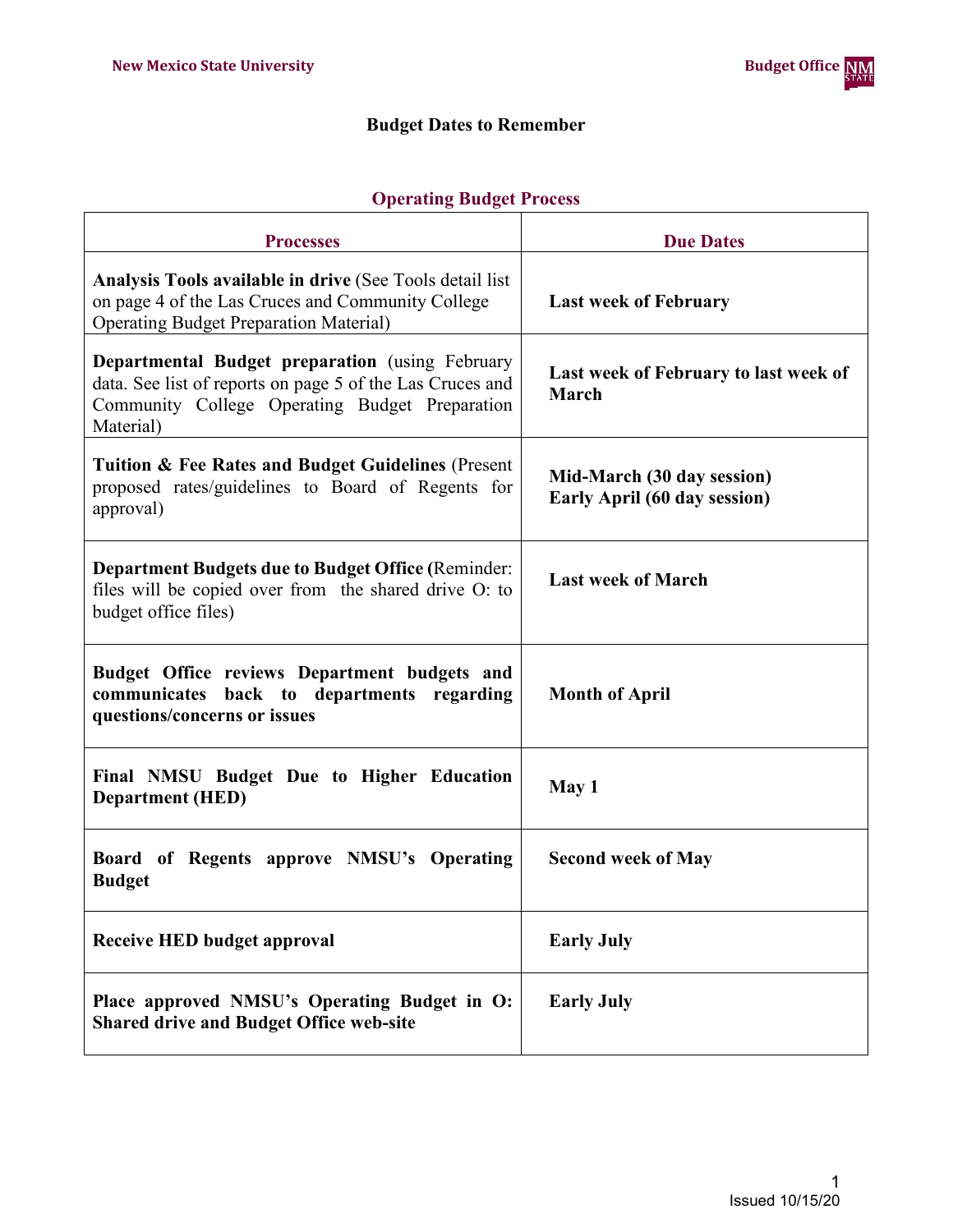### **Legislative Session Dates**

| <b>Session Begins</b>                            | Mid-January                                                 |
|--------------------------------------------------|-------------------------------------------------------------|
| <b>Session Ends</b>                              | Mid-February (30 day session)<br>Mid-March (60 day session) |
| <b>Deadline for Governor to sign House Bills</b> | 30 days after session ends                                  |

#### **Original Budget Load Unrestricted Funds**

| <b>Unrestricted Original Budget Loads prepared by</b><br>departments | <b>Mid-May to First week of June</b> |
|----------------------------------------------------------------------|--------------------------------------|
| <b>Budget Office review and communication</b><br>back to departments | Second and third week of June        |
| <b>New Fiscal Year Original Budget Loads posted</b><br>to Banner     | July 1                               |

## **Year End Close**

| Year-end close usually starts around July 1<br>(after preliminary close) and ends around July<br>20 (after June final close) | July 1 to July 20 |
|------------------------------------------------------------------------------------------------------------------------------|-------------------|
|------------------------------------------------------------------------------------------------------------------------------|-------------------|

## **Report of Actuals**

| <b>Report of NMSU's Actual Expenditures</b><br>(Actuals) Preparation            | Third week in July to Mid-September |
|---------------------------------------------------------------------------------|-------------------------------------|
| Place Report of Actuals in O: Shared drive and<br><b>Budget Office web-site</b> | <b>After Mid-September</b>          |